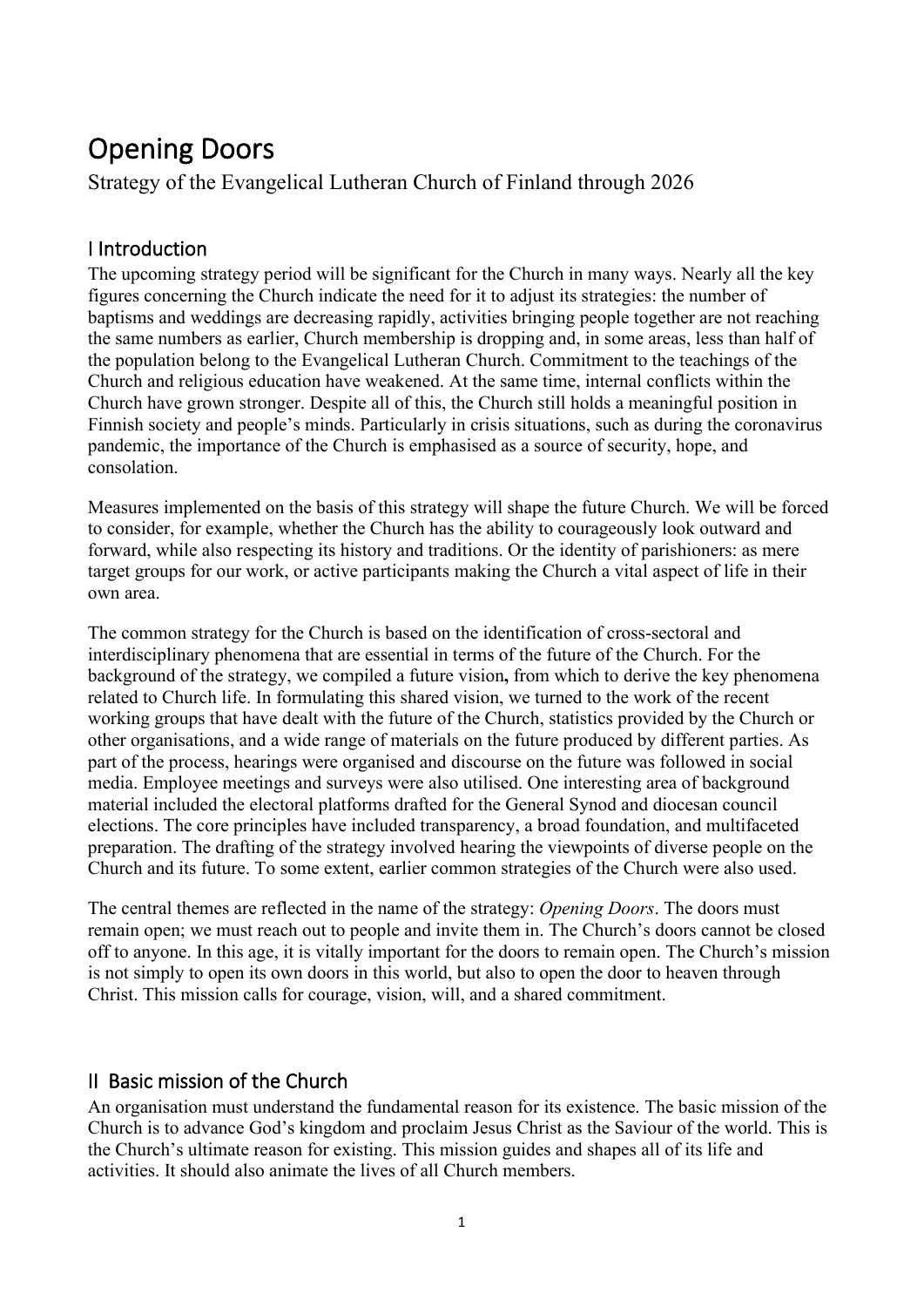The basic mission of the Church can be expressed in different words in different places and at different times. Within this *Opening Doors* strategy, we turn to the definition set out in the earlier, *Church of Encounters* strategy: The Church's mission is to call people to be in fellowship with God and encourage them to care for their neighbours and all of God's creation. The definition emphasises the idea that the proclamation of the saving Gospel, inclusion, common responsibility, speaking on behalf of those who are weaker, pastoral counselling, support for equality and human dignity, and preservation of the integrity of God's creation are all interwoven and belong together.

# III Values

Values show what we hold as good and desirable. The Church's common values are defined, as for the previous strategy, in accordance with traditional Christian virtues: faith, hope and love (New International Version, 1 Corinthians 13:13). Thus, the common value base of the Church is set out in an enduring, explicit way. The connection to God, formed through faith, creates the foundation for the life of a Christian and the parish. Hope is based on Jesus' promise of God's justice, care, and eternal life. Love means caring for those around us, always and everywhere.

These values should guide the daily activities and decisions of the Church and its parishes. The values also spark discussion, both within the sphere of the Church and beyond.

# IV Opening doors – strategic choices

The entirety of the Church's work shall be reconsidered in accordance with its shared strategy. The strategy endeavours to create a more unified, long-term approach. Within the strategy, the focus will be on the essential entities as well as the choices and prioritising that concern all actors involved. On the local level, the Church must assess how to best advance these shared goals. While not all the strategic choices will affect the parishes, parish unions, diocesan chapters, Church organisations or National Church Council in exactly the same way, the background phenomena are, to some extent, true across Finland. Within the Church, we need a common will to solve our shared problems. The strategy endeavours to facilitate this objective.

The key strategic choices of the Church include:

## 1. Opening doors outward

*Identified phenomena: missional context, individualisation, marginalisation, and insecurity*

The Church's life is missional in nature. It requires the Church to go out into the world to proclaim the Gospel and to serve. The Gospel is lived out among people. The need for diaconal work is growing. Increasing inequality, individualisation, marginalisation and insecurity among people challenge the Church to utilise new operational models and methods.

- We will boldly proclaim the Gospel of Christ within a changing societal and religious landscape. We will use language that people understand. We will recognise the significance of spiritual life, spirituality, mysticism, and personal experience.
- We will place ourselves on the side of those who are weaker and reinforce the voice of those lacking a voice in our society. We will increasingly concentrate our diaconal work in areas where difficulties are amassing and where other sources of help are inaccessible.
- We will take the initiative as active listeners and dialogue partners. We will talk about God, call people to fellowship with Christ, promote human rights, and advance positive freedom of religion.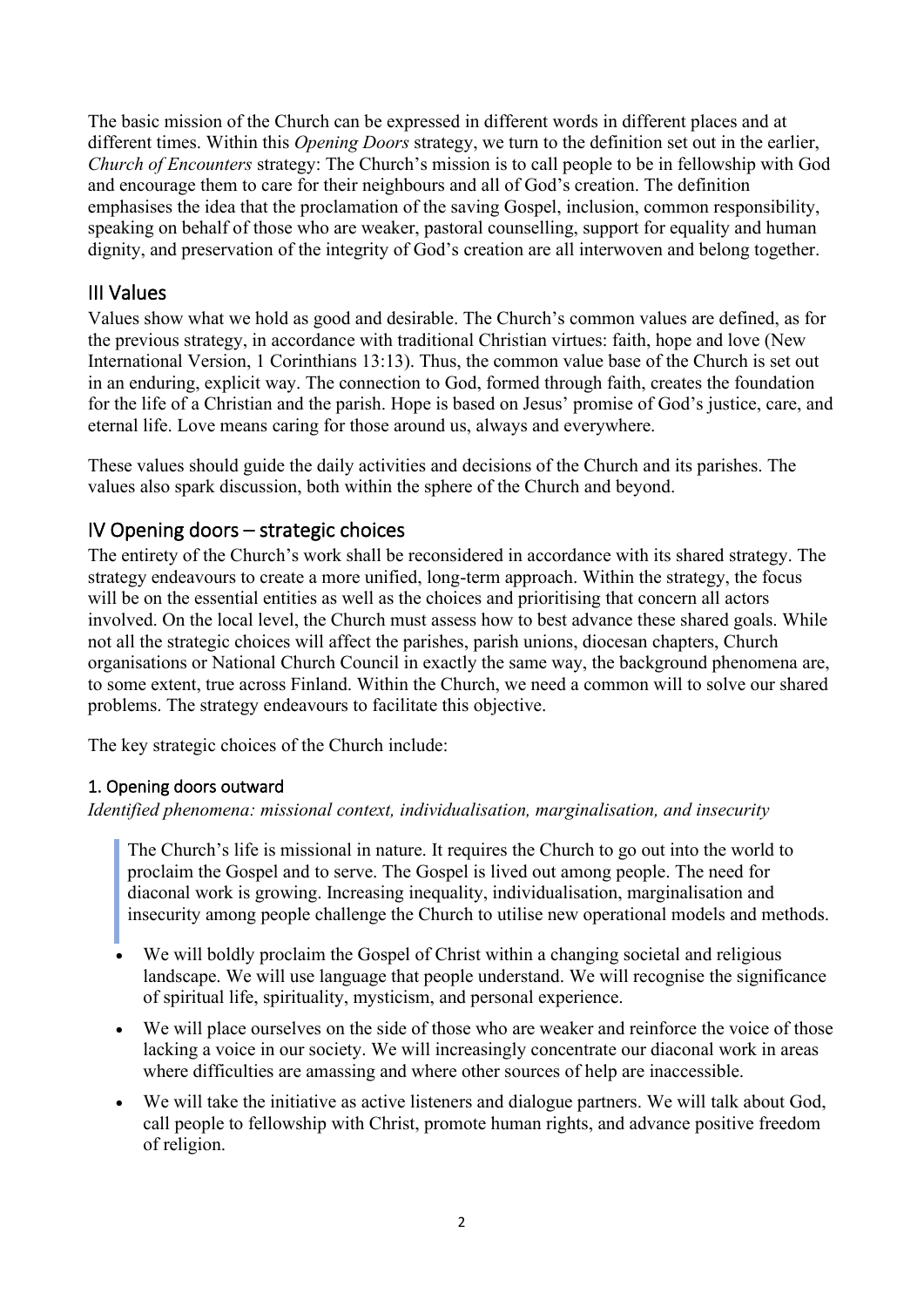• We will strive further to initiate dialogue with those who are not yet or are no longer members of the Church. We will establish a nationwide model intended to reach the Millennial generation.

# 2. Opening doors to the Church and to growth

*Identified phenomena: inclusion and community, spiritual growth*

The Church is an inclusive, hospitable community. The Church operates in such a way that everyone experiences their church relationship as a source of strength and church membership as personally meaningful throughout their life span.

- We will invite people to engage in spiritual growth throughout their lives. We will emphasise the significance of baptism and Christian education, and we will consistently and actively reach out to those relocating within Finland. We will raise awareness of the possibility of adult confirmation.
- We will strengthen the participation of children and youth, the well-being of families, and intergenerational interaction.
- We will reconfigure the use of Church facilities. We will open parish facilities for personal reflection, prayer, and volunteer activities. We will organise worship services in locations other than in churches. We will increase diversity in our worship service life and multilingualism within our parish work.
- We will develop forms of online spiritual and communal life, independent of location.

## 3. Opening doors to everyone

*Identified phenomena: dissolution of oppositions, securing of parish work*

Human value and dignity are inalienable and safeguarded by the Church. The Church is, by its very nature, an international, border-crossing institution. The Church of the future recognises the disparity between parishes and strengthens the internal solidarity of the Church.

- We will promote equality and non-discrimination. Our activities are intentionally attractive. All people will be welcomed at parish activities.
- We will actively reject hate and discrimination.
- We will shift our resources from administration to activities.
- During the strategy period, we will determine structures needed to secure multifaceted parish ministry in every corner of Finland now and in the future. We will make the most of opportunities arising from people residing in multiple locations.

## 4. Opening doors to shared work and partnership

*Identified phenomena: the changing nature of Church work, trust, collaboration*

Church work is collaborative. Its successful implementation relies on input from both Church employees and parishioners. The future organisation of Church work calls for goal-oriented cooperation between parishes, as well as cooperation with other actors.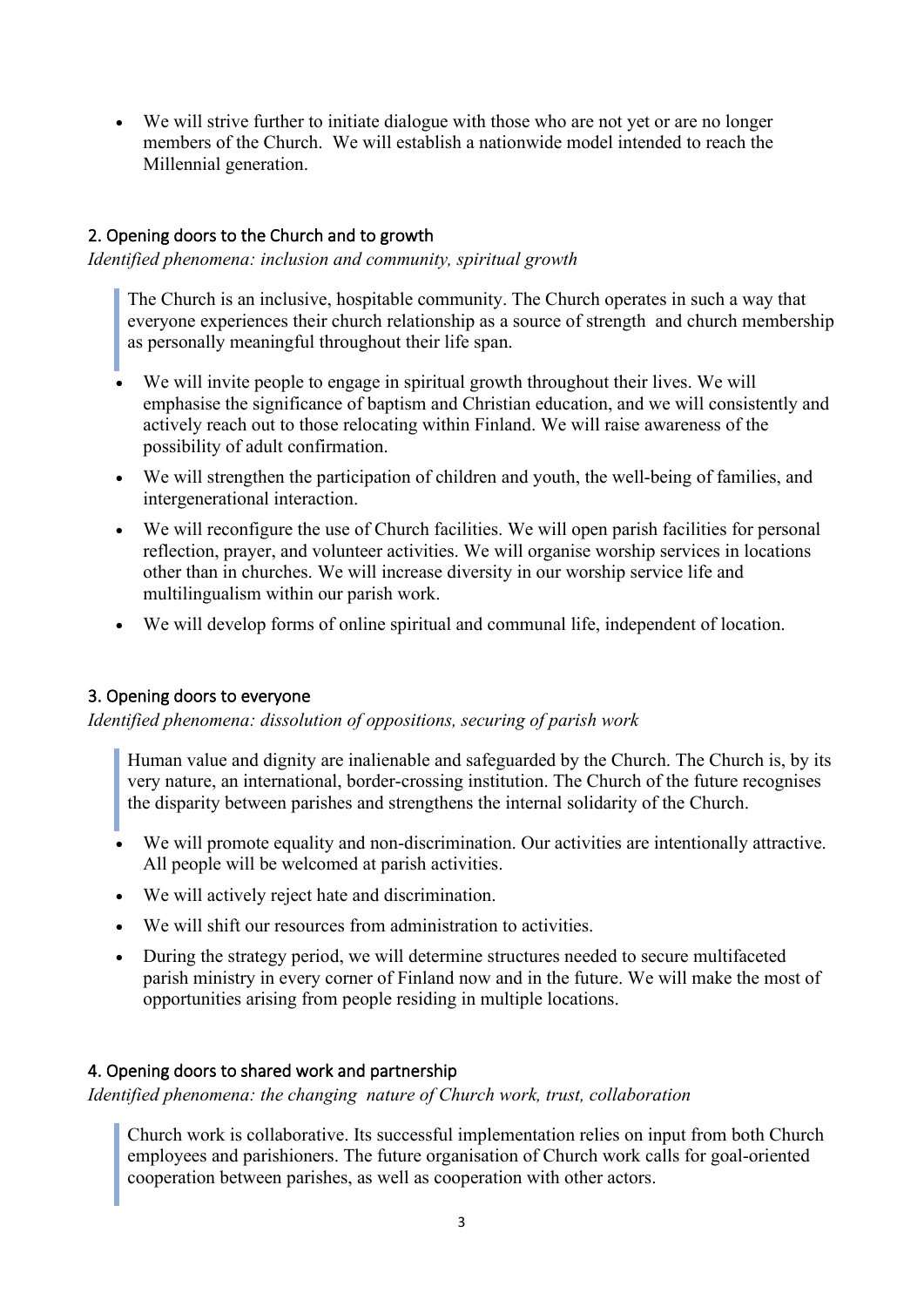- Parish life will increasingly rely on parishioners' initiative, abilities, and competence. We will nurture trust, community, and a culture of collaboration. The role of Church employees will shift toward that of facilitators and mentors.
- We will renew our approach to leadership. We will become more flexible in terms of change, transparency, and a culture of trust. We will assume a membership-driven approach to our work.
- The Church and parishes will seek out different types of partnerships. We will encourage our employees to take an active, broadly networked approach to their work.

#### 5. Opening doors to new possibilities

*Identified phenomena: economic insecurity and polarisation, experimental approach, digitalisation*

The Church must have the ability and agility to change. Changes are increasingly rapid and unpredictable, and their impacts are not felt in the same way in all places. A solution that works in one town may not necessarily be viable for another town. For this reason, we must have the courage to experiment and test solutions.

- During the strategy period, we will determine how the Church's activities will be resourced in the future. Sufficient resources must be found for both parish ministries and the shared, common tasks of the Church-at-large.
- We will experiment and test solutions and reinforce a culture of trial and error without fear of failure. We will also provide financial support for such trials.
- We will set quantitative, qualitative, and impact-oriented goals. We will critically assess our work. We will dare to let go of activities that are waning and relinquish properties that are not being utilised to their full potential.
- We will strengthen digital work and further, systematically digitalise our services, taking into account the Church's essence and mission.

## 6. Opening doors to the future

*Identified phenomena: limited ecological carrying capacity, renewal of approach*, *hope*

Respect for God's creation, a moderate lifestyle, and responsibility arise from the Church's basic message. The Church of the future must be aware of Christianity's global development. We may either figure things out independently or learn from others. Now is the time to expand and extend our perspective. We are carried by hope.

- We will enhance ecological and social responsibility within the Church's activities. We will keep the perspective of our children's future strongly present.
- Our Church will operate across boundaries and engage actively in ecumenism, reflecting our activities against global Christian experiences, particularly in those locations where Christian churches hold a minority position.
- We will sustain hope in human life and society. We will be a reminder of the other-worldly voice and of the kingdom of heaven.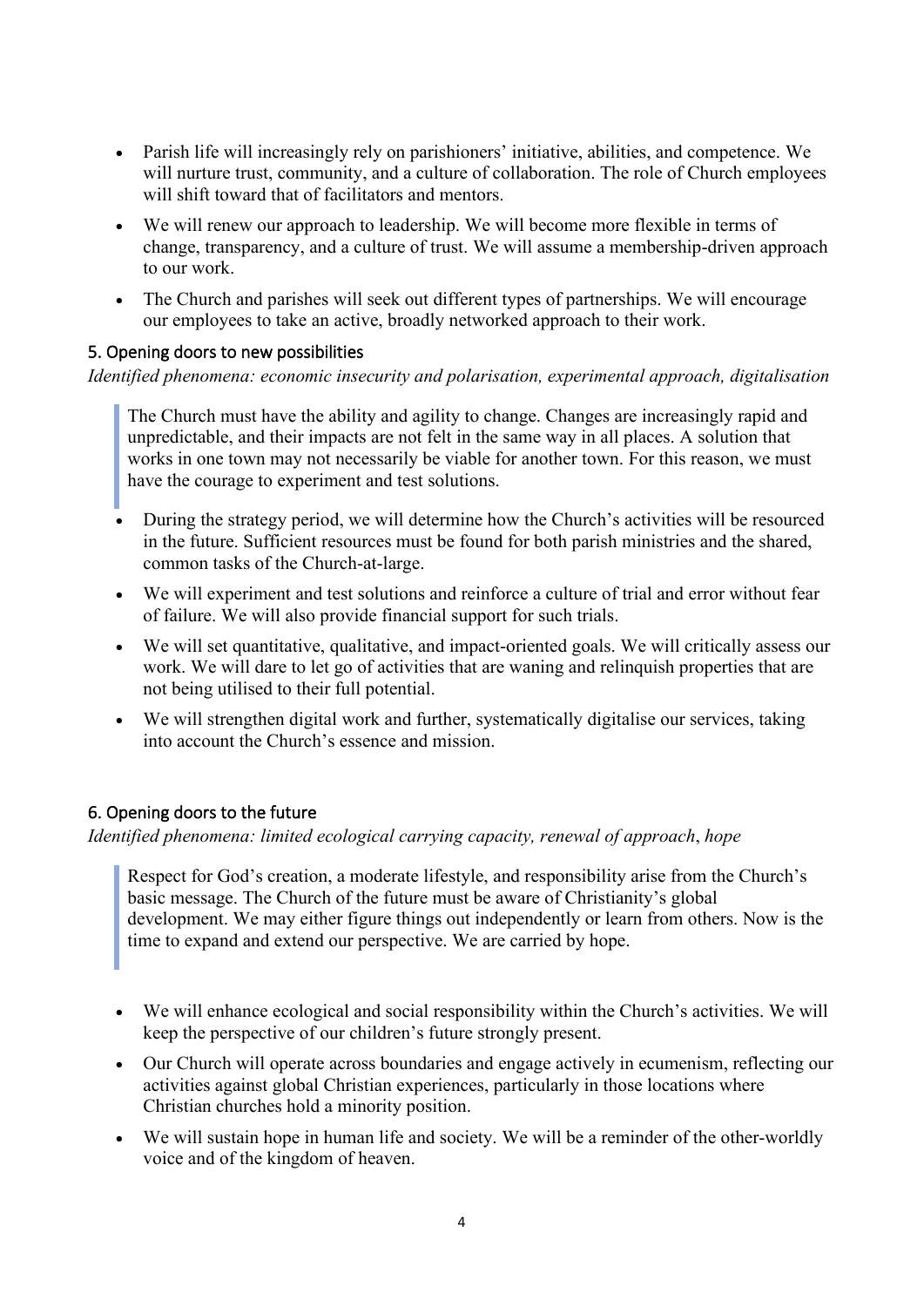# Background: Future vision

## 1. Theological development

When drafting the Church's strategy, we must consider what the Church is and its mission in the world. This section highlights several perspectives in light of developments in global ecumenical theology.

Presently, Christian theology is being practiced within a situation where the majority of Christians live in the so-called Global South, which includes Asia, Africa, and Latin America. As recently as a few decades ago, a large portion of these areas were still colonies and mission fields. Europe was seen as the centre of Christianity, from which the Christian message would spread and where theology would be devised, also for other continents. More recently, this conception has changed. The traditional pattern in which resources and ideas have flowed from north to south has been replaced by networking and collaboration. Reciprocal partnerships have been established between churches in various parts of the world. Theology is generally being practiced with an awareness that the theological processes are always affected by contextual aspects such as cultural, social, and political dimensions.

Contextual theology also holds significance when it comes to the self-understanding of the northern churches. Finnish Lutheranism is built on the tradition of Latin Christianity, but has been shaped by Martin Luther's theology and the Lutheran Confessions. This tradition remains essential to us, but we know that it is only one thread in the larger web of world Christianity. Thus, it is important for the Finnish Lutheran tradition to interact with ecumenical tides.

#### **What are recent emphases in ecumenical theology?**

The foundation of the Church's existence is participation in God's mission, which Jesus articulated in these terms: "The Spirit of the Lord is upon me, because he has anointed me to bring good news to the poor. He has sent me to proclaim freedom for the prisoners and recovery of sight for the blind, to set the oppressed free, to proclaim the year of the Lord's favour" (Luke 4: 18-19).

The Church's mission is holistic and liberative. By "holistic," we refer to the idea that God's redeeming work is directed toward humanity within its given, lived historic context. Proclaiming mercy, bearing witness to the kingdom of God, and neighbourly service are all part of the same process. Faith, hope, and love belong together. The Gospel applies to all people and all of God's creation, containing power to change our world.

In terms of the Church's mission, "holistic" refers to the fact that the Church must be prepared for its traditional structures and ways of thinking to change when facing poverty, exclusion, and marginalisation in this world. When proclaiming the Good News, the Church must remember that God exists in the world before the Church: Christ is, in a special way, present in the least of these brothers and sisters (Matthew 25: 37–40).

Shortly before His ascension to heaven, our Lord told his disciples of the far-reaching task (Matthew 28:18–20) to which the Church is committed: "All authority in heaven and on earth has been given to me. Therefore, go and make disciples of all nations, baptising them in the name of the Father and of the Son and of the Holy Spirit, and teaching them to obey everything I have commanded you." In modern mission theology, the Church's influence is understood to include both visible Church growth as well as the strengthening of God's kingdom (Matthew 13: 31-33):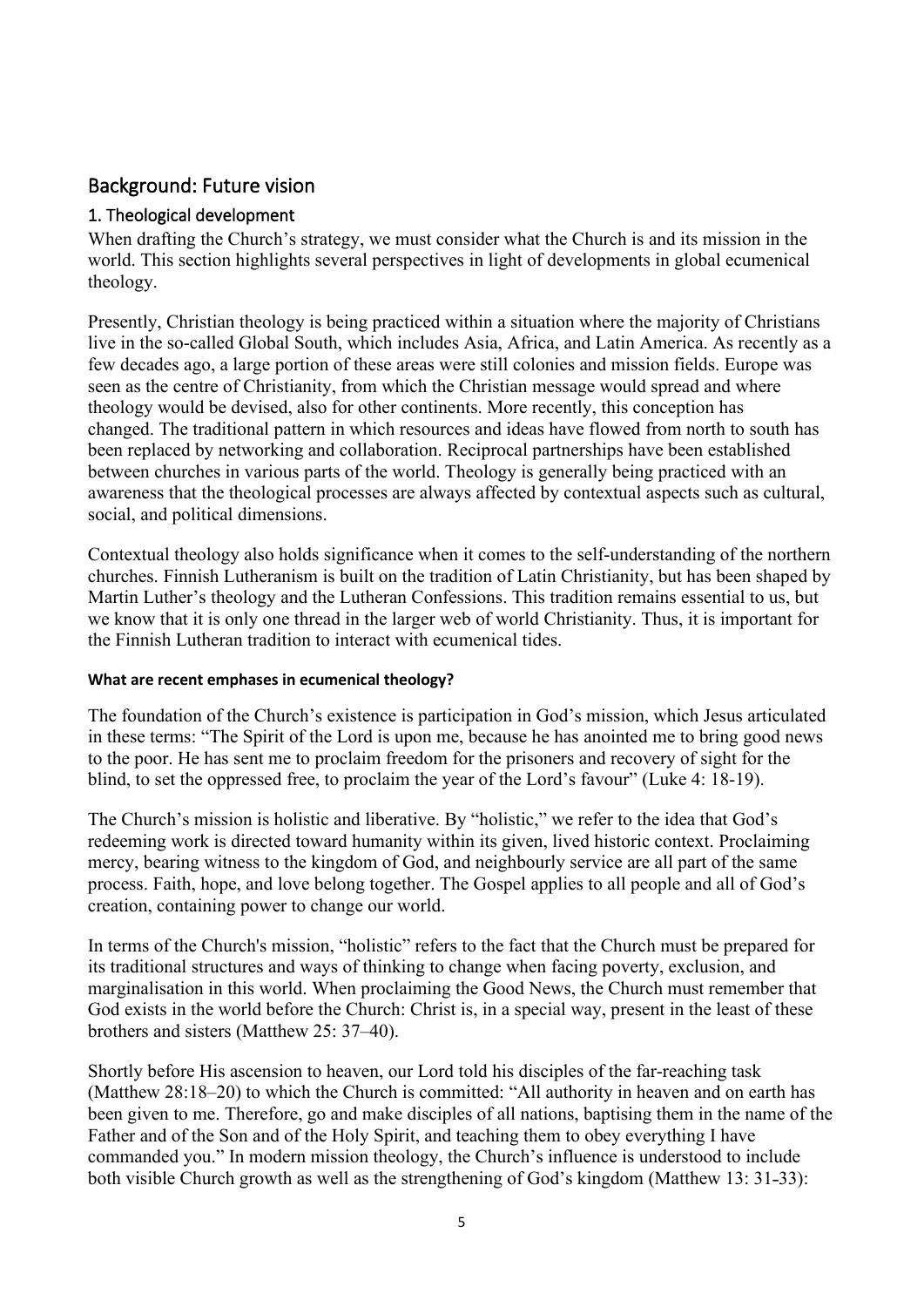"The kingdom of heaven is like a mustard seed, which a man took and planted in his field. Though it is the smallest of all seeds, yet when it grows, it is the largest of garden plants and becomes a tree, so that the birds come and perch in its branches. The kingdom of heaven is like yeast that a woman took and mixed into about sixty pounds of flour until it worked all through the dough."

Contemporary theology is network-based, crossing denominational boundaries. Given the interaction between confessional traditions and geographic polycentricity, we might say that we are living in exceptionally innovative times. For this reason, it would be wise for the strategic work of the Evangelical Lutheran Church of Finland to utilize key findings of ecumenical theology.

On the other hand, there is reason for our Church to consider what new contributions we might bring to interactions with other churches. Within this process, theologies of the Global South can help us see our special characteristics and contextual perspectives more clearly. For example, there is reason to include gender equality in global discourse, specifically as a fundamental, Christian value.

A strategic goal for the Evangelical Lutheran Church of Finland within its current operational environment shall be to give a clear, intelligible witness of Jesus Christ as the Saviour of the world (John 14:6), in whom "there is neither Jew nor Gentile, neither slave nor free, nor is there male and female, for you are all one in Christ Jesus" (Galatians 3:28). The Church must speak of God who "has brought down rulers from their thrones but has lifted up the humble" and "has filled the hungry with good things but has sent the rich away empty" (Luke 1:52–53). Seemingly radical, these excerpts from the Bible are relevant and timely for today's society, in which prejudice, discrimination, and social inequalities are on the rise, and in which the welfare state built on a Lutheran faith tradition is being challenged. Within this setting, the Church can be involved, on the local level, in building a community in which parishioners serve one another and form connections among people on a broader scale.

It is also essential to remember that the Church proclams hope in the midst of hopelessness. As signs of the end times began to appear, Jesus spoke encouragingly: "when these things begin to take place, stand up and lift up your heads, because your redemption is drawing near" (Luke 21:28). Christian hope is grounded in the crucified and risen Christ.

#### 2. Megatrends and matters of concern for the 2020s

The Church is not alone in this significant time of change: the megatrends that define the 2020s include, for example, climate change, ongoing digitalisation, changing demographic structures, growing income disparity, and problems due to political polarisation. These megatrends are complexly interwoven with lifestyles, values, the economy, and politics, and they affect what people experience as being meaningful and what provokes concern.

#### **Climate change**

Of the current megatrends, the most significant is climate change and efforts to curb it. In terms of climate change mitigation, 2020 was supposed to be a turning point: increasing global greenhouse gas emissions were to take a sharp downward shift. This would halt the rise in global temperatures to figures that would likely not be excessively dangerous. Unfortunately, this goal was not achieved.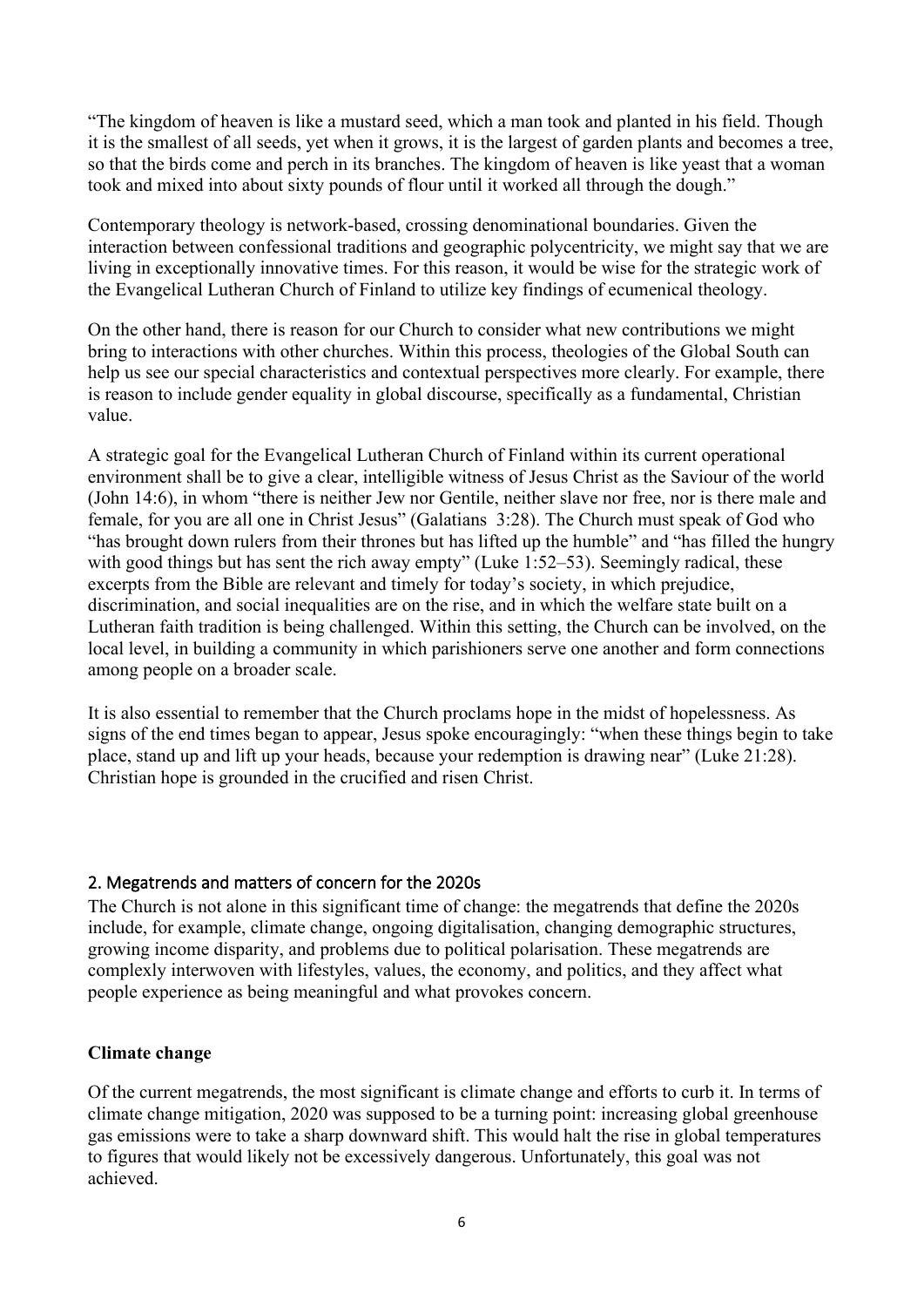In order to reach the targets set by the Paris Climate Change Conference, global emissions would need to be halved during the 2020s. As our entire economy and society rely largely on the use of fossil fuels, this has a widespread, societal impact. The effects extend to all aspects of life: food, housing, mobility, consumption, and leisure activities. Changes must also be made to daily habits: all forms of consumption and travel, for example, must be reduced. The social mood is greatly affected by whether we view ourselves as being on the journey towards a more balanced future or whether we see the era of fossil energy as the lost golden age.

Over the next decade, the impacts of climate change on our planet will become more apparent and worrisome. Signs of the destruction caused by climate change are already becoming part of our everyday lives: Greenland's melting ice sheet, forest fires in Siberia, wildfires over a greater part of Australia, and the fact that parts of Finland no longer have a proper winter every year. Studies show that these types of news are causing deep concern. According to a survey conducted by Sitra, as much one fourth of all Finns and up to 38 per cent of those under 30 years of age state that climate change elicits feelings of anxiety. Anxiety can lead to positive change and action, or it can cause withdrawal and cynicism.

## **Digitalisation**

Digitalisation will intensify throughout the 2020s. Digitalisation offers a host of new opportunities while also generating social changes.

The biggest breakthroughs concern the development and utilisation of artificial intelligence. Evermore proficient computers are taking over certain professions and specific functions, thereby replacing human labour. Massive amounts of data are being collected from people's online activities. Online advertising and other intentional communications are now able to specifically target individuals based on their online behaviours and personal traits. Questions concerning personal privacy are also increasingly important.

Artificial intelligence evokes even more extensive perceived threats as well as fear. Projections include scenarios where artificial intelligence could advance beyond the control of its creators and begin to realise unintended consequences. The darkest scenarios are not likely to occur, but still raise concerns and ethical issues. Are we developing a technology that will truly serve human needs, or could humankind become subservient to the systems it is developing – whether they be technologies, social ideologies or economic systems?  Technological development also generates optimistic scenarios for the future in which technology will facilitate a freer, idler life, since robots will take over routine, tedious tasks. The Church could play a meaningful role in the discourse concerning the ethical and worldview aspects of technological advances.

For the Church, digitalisation offers new possibilities to encounter and interact with people. Conditions for carrying out such online work are already quite good. During the coronavirus pandemic in 2020, many parishes and Church employees successfully shifted a significant portion of their work online. This development should be continued and further strengthened.

## **Aging population**

According to population projections, the number of pensioners (older than 65) will exceed the number of young people (aged 18–40) during the coming decade. These projections are fast becoming outdated since, over the past eight years, the birth rate has rapidly declined. In 2018, the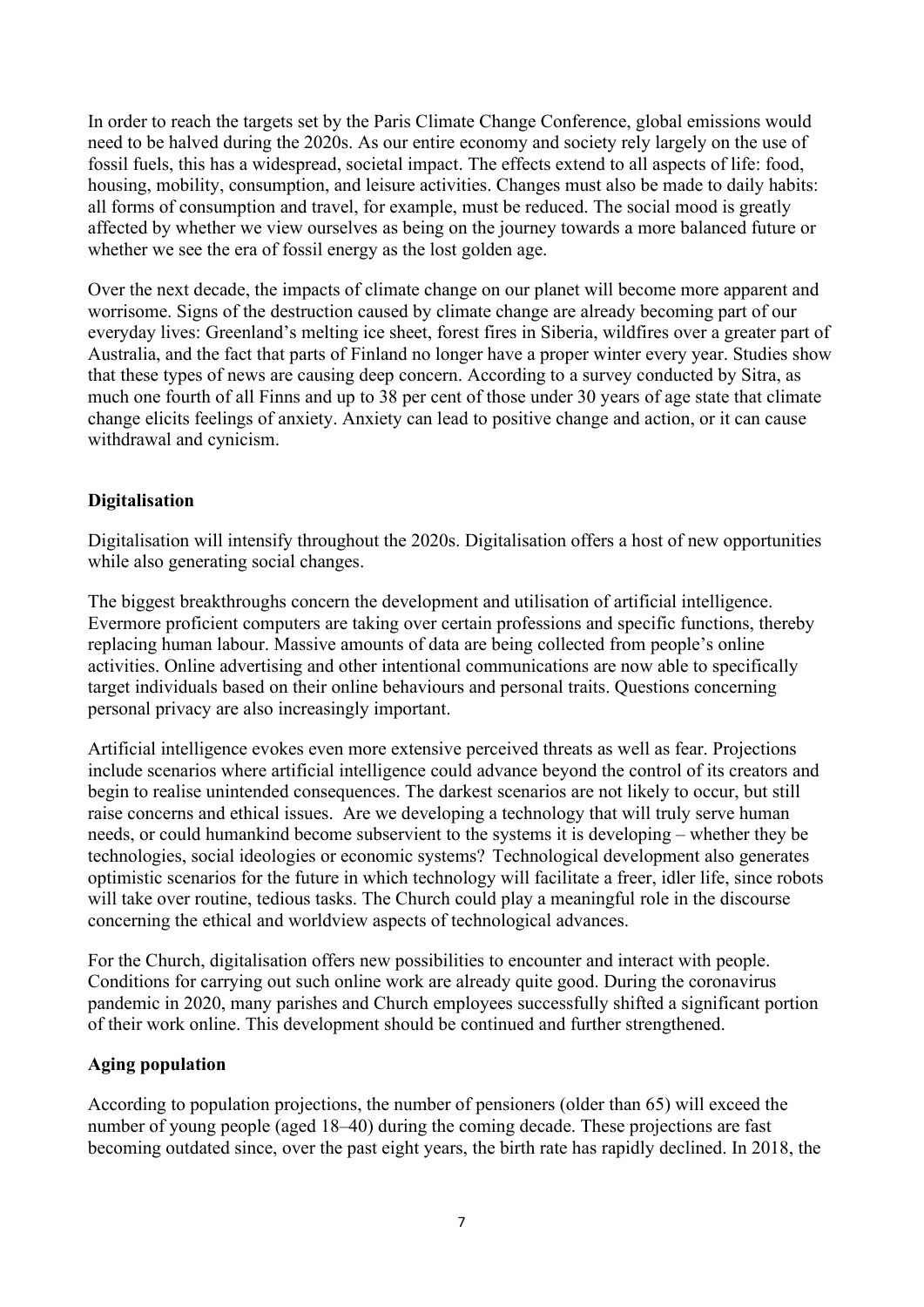birth rate was at its all-time lowest. As many Finnish children were born in 2018 as during the famine years of the 1860s; altogether 47,500 children, which was 2,700 less than the previous year.

The declining birth rate and changing age structure are global phenomena. By 2030, the number of people over the age of 60 will globally exceed the number of those under the age of 10. The number of those over 80 is expected to triple between 2017 and 2050. An aging population no longer concerns only the wealthy industrialised countries. A similar demographic shift is also taking place within middle- and low-income countries.

## **Growing income disparity**

Globally, growth in income disparity may accelerate during the 2020s. Global economic growth has increased wealth across all income segments, but absolute wealth has gathered consistently and rapidly at the uppermost level of the income pyramid. It has been estimated that, by 2030, the richest one per cent will own two thirds of all the world's wealth.

As economic disparity grows, there is also increasing dissatisfaction with the global system and demands for its renewal. The concentration of economic power in the hands of an increasingly smaller group is incompatible with the ideals of democracy. Income disparity is also closely connected to climate issues: the wealthiest tenth of the planet's population is responsible for nearly half of all the global carbon dioxide emissions. Efforts to find ways to challenge global capitalism as the reigning economic system have been sought at an increasing pace. A broad consensus exists concerning the need to reform the foundations of the global economic system. The churches, particularly through church federations, have been active participants in this discussion. The Roman Catholic Church has played an especially visible role.

## **Political polarisation**

The political field has become increasingly polarised. With regard to democracy, the most concerning global trend has been the questioning of democracy and simultaneous rise of authoritarianism. As recently as the 1990s, it appeared that the success of the market economy and liberalisation of international trade would inspire an even more expansive spread of democracy. Faith in the inevitable advancement of democracy has now disappeared. Even in Finland, there are a great many people who feel that their voices are not being heard.

Authoritarian populism is one response to global changes. It is mostly based on the idea of a golden age to which we should return. The future political lines of division may, also on the global level, be subject to the same dichotomy as is occurring within the Finnish political environment, where traditional parties are struggling. The strongest growth is found, not only among politically conservative groups, strongly oriented toward the past, but also among the politically liberal groups pushing most forcefully for change.

## **What is the global, mental landscape of the 2020s?**

The Church is incapable of having a direct impact on societal and global development trends. It is also not possible to predict all phenomena affecting people deeply on the local or international level. Such unpredictable phenomena include, for example, natural disasters and pandemics. The Church can, however, determine the degree to which its message and activities will focus on those issues and matters of concern characterising the lives of people in the 2020s. These questions are, in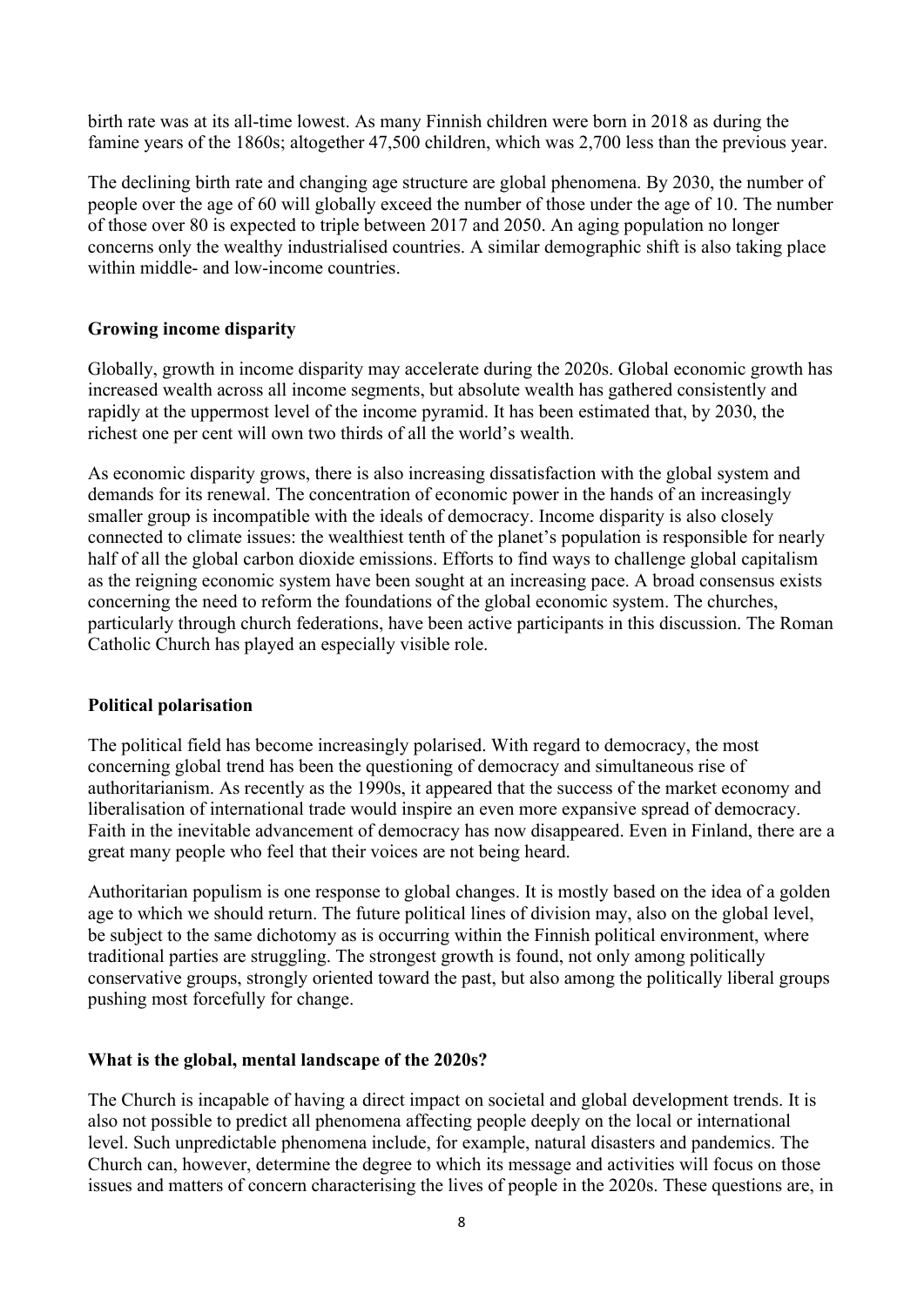many ways, different that those we have faced throughout history. Therefore, we cannot think that the answers lie only in the Church's history and reliance on earlier theological thought. Also, we need an even more open dialogue with the surrounding context. Just as the problems are global, many of the solutions will also need to be global. Thus, the significance of international collaboration and religious dialogue is growing.

## 3. Changes in the media

Finnish media habits have changed as a result of new communication technologies and the mainstreaming of social media. The media field has fragmented. Earlier, there were channels through which it was possible to reach nearly the entire population. Nowadays, different population groups use different communication tools. For example, following news on the television and radio is more common among the older age groups. The use of social media, on the other hand, is more prevalent among the younger age groups, but social media is no longer just a tool used by the young and trendsetters. It is now used by all age groups. The Finnish population spends an average of nearly seven hours a week on social media. Social media is an ongoing part of all aspects of life.

The thinking of media as a communication *tool* has aged along with the development that has occurred: media is not a tool, but a part of a living world, an inseparable aspect of today's reality. Through social media, users form and maintain social relationships, consumption, outlooks, and convictions.

Internet and social media have changed power relations. Anyone has the ability to publish whatever they want. The power of traditional media to guide public discourse has diminished. The shift of power in communications from media gatekeepers to people themselves has also changed people's relationship to information and authority. For the Church, this means that the Christian faith is no longer the obvious, default spiritual choice for Finns.

The viewpoints of the Church are competing with all other viewpoints offered globally through all forms of communications. People are not automatically turning to the Church as their primary source on spiritual matters. More tempting and relatable viewpoints can be found from anyone or anywhere. On the other hand, this often has the effect of forming a media bubble in which people seek out viewpoints from sources that echo their own.

The Church needs to find an appropriate way to express and justify its faith within a radically changed media reality. Impact is no longer gained simply through one's status or scholarship; it calls for dialogue and the consideration and pursuit of shared perspectives. There must be a shift from one-way communications to interactive communications in which all subjective viewpoints are held as equally valuable, even if they are not seen as being correct.

The opening of communications has also brought with it such forms of media and social media accounts that purposefully disseminate inaccurate information. Such "fake news" and "disinformation" have become a part of everyday discourse. Media literacy is ever more important.

In Finnish towns and villages, churches hold a visible position, whereas the Church's online presence is much less visible. Very few parish employees have been assigned to work in social media as part of their job description. The situation, however, has changed rapidly in response to the coronavirus epidemic. The work to be done within the national media is still, however, being conducted by quite a small group. Social media will become an integral part of the job for many Church employees, but the participation of Church leaders in contemporary societal discourse on social media remains less than that of other societal leaders. Social media offers the opportunity to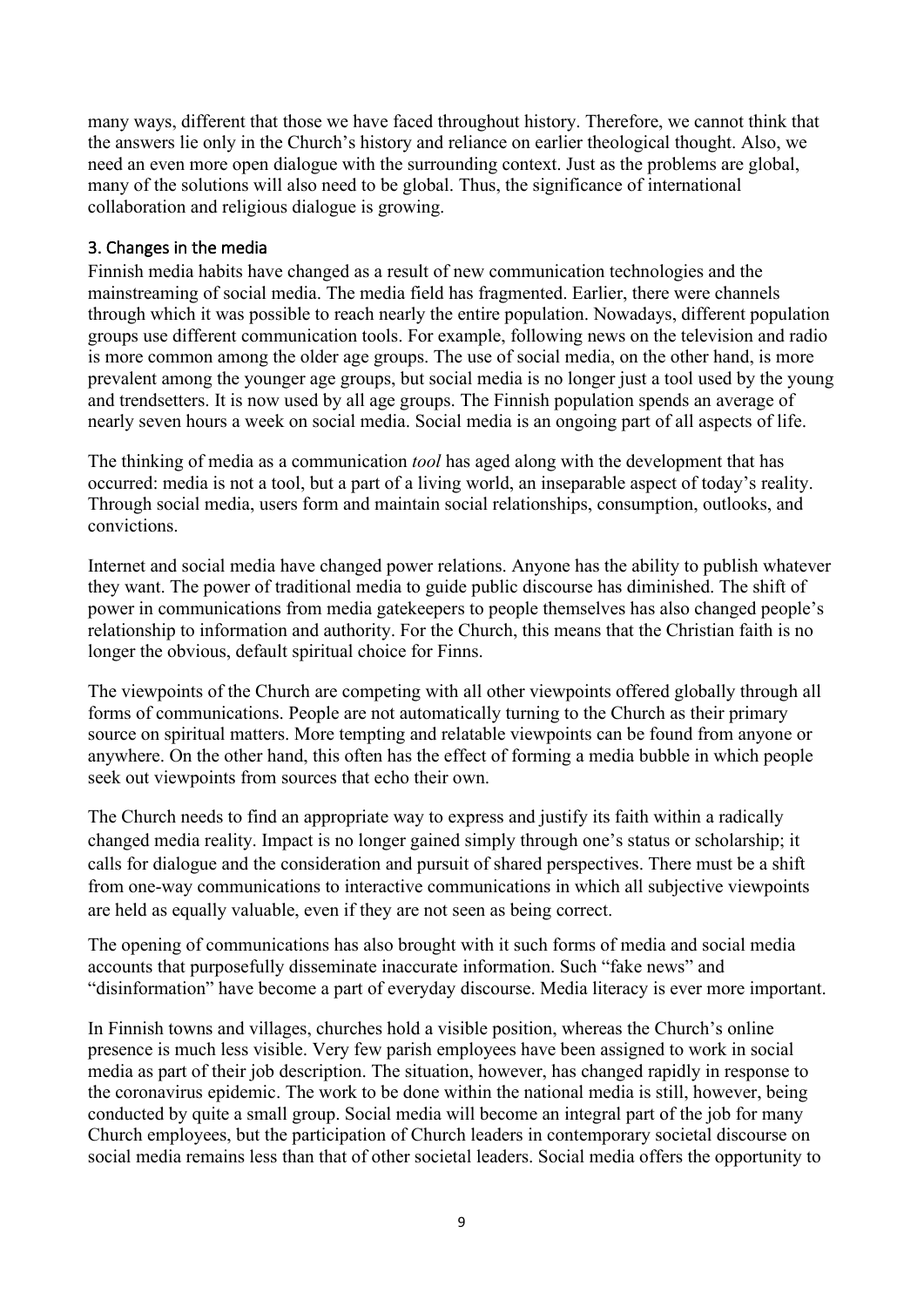reach people, but, at the same time, it requires one to be ready to defend positions and be exposed to conflicts.

The mediatization of reality provides an opportunity for the Church. It provides an instantaneous "mirror" with which to assess the impact of one's own message and, through feedback, to develop our own actions. The Church still has exceptionally extensive personnel and communications resources. If these resources could be used to serve both those attending services and others through the media reality, the Church would not fall by the wayside online either.

Throughout Church history, the Christian message has been articulated in fresh ways in response to the time and culture, language, emphases, and matters of concern of each new era. Along with communications methods, we also need theological reflection on what the Christian message is for this era and this global culture. On the basis of its core message, how might the Church create a better culture of discourse and an understanding, compassionate spirit on social media?

#### 4. Changing religious trends

#### **Change trends in Western religiousness**

Religiousness has changed dramatically in Western culture. In addition to institutional religious practice, religiosity is increasingly taking forms that are based on independent, individualised choices. Commitment to Church membership, the faith as presented in the Creed, and participation in church activities have weakened. This development is especially pronounced among young adults. The religious outlook, even of young Church members, is independent and individualised.

According to research, the change in religiousness is explained by two large trends: individualisation and secularisation. Individualisation emphasises the individual's own religious choices. This also involves an assessment of one's relationship to Church membership; one does not belong to the Church out of habit or tradition. Rather, membership is based on its significance to one's life. In recent years, an experienced distance or disconnect with the Church or disbelief in the teachings of the Church have become common reasons for people to forego church membership in Finland. Secularisation arises, for example, in European comparisons that indicate that younger generations are less religious than previous generations. This manifests itself in participation, faith in the existence of God, the practicing of religion, and membership in religious communities.

#### **Breaking the chain of religious tradition**

A key factor in the change in religiousness is the fact that the process of transferring religious tradition from one generation to the next has weakened. When this occurs, children do not gain a connection with the community that practices their faith and fail to adopt the religious practices of their own religion in their daily lives. Both religiousness and irreligiousness are handed down from one generation to the next (cf. Bengtson).

In the Nordic countries, a break in religious tradition is most evident in people's attitude towards baptism. A large portion of Church members are opting not to baptise their children. In 2000, around nine out of ten children born in Finland were baptised, while the comparable figure in 2019 had declined to only 62 per cent. The practice of baptism declined rapidly after 2010, particularly in the Helsinki metropolitan area. According to a baptism survey conducted in 2019, the primary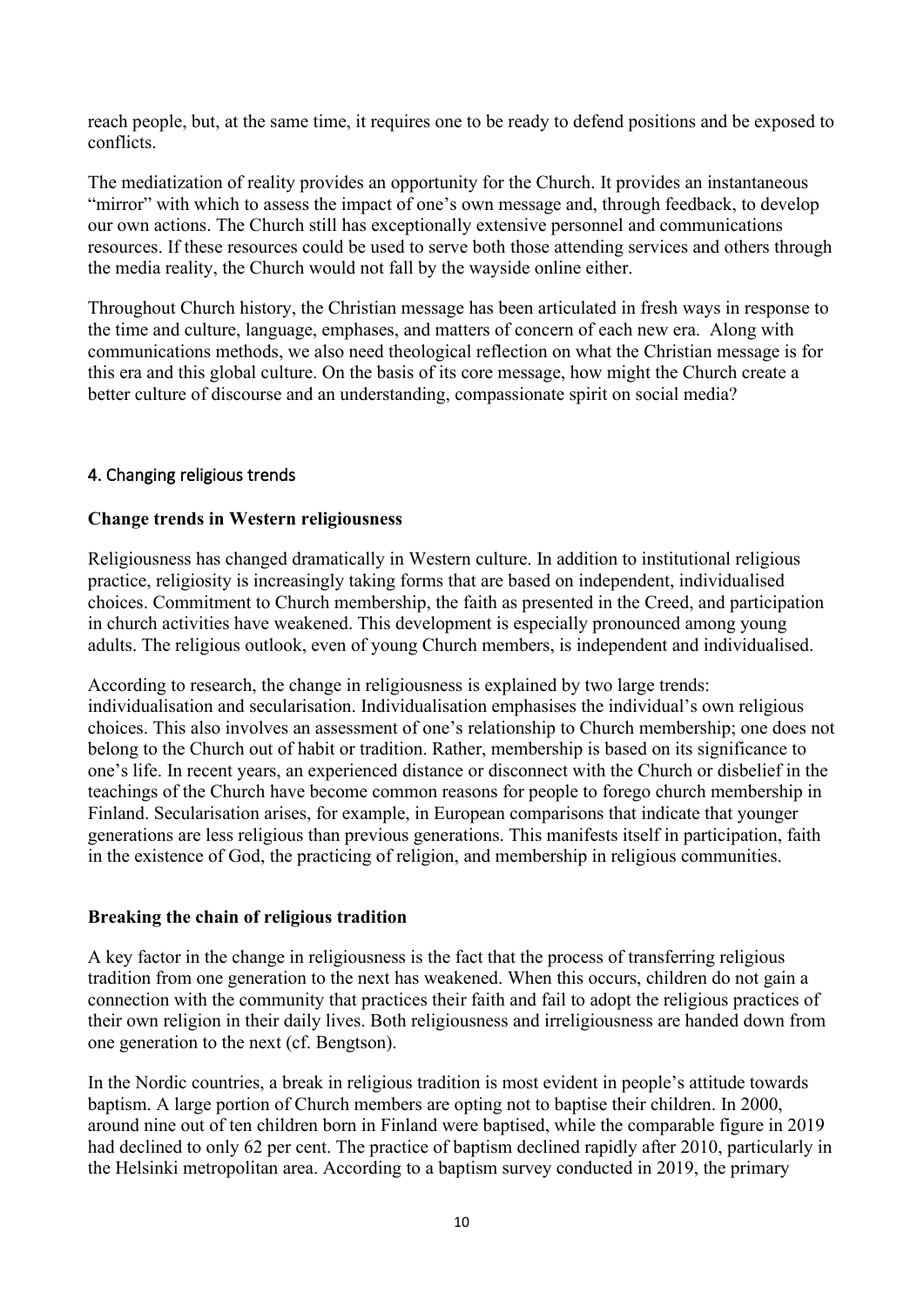reason for not baptising a child was that the parents wanted to give the child the choice as to whether or not s/he wished to be baptised. This type of thinking is prevalent among women. The trend of not baptising is especially prevalent in families in which one of the parents is not a member of the Church.

Individualisation and secularisation are more common within age groups that are currently starting families. The decision of whether or not to baptise a child has often already been made prior to actually starting one's family. From the Church's perspective, it's challenging that, during the period between confirmation and starting a family, the majority of young people have no connection with the Church. Therefore, by the time the question of baptism arises, the Church has become a distant institution for many.

#### **Changes in the religiousness of young women**

The share of those who do not belong to any religious community has grown radically. In 2000, ten per cent of the Finnish population did not belong to any religious community. By 2019, the share had risen to 29 per cent. Religious non-affiliation does not, however, always mean being nonreligious. Many immigrants do not belong to any religious communities, even though they are religious.

Also, the share of those who do not follow any religion has increased in Finland. According to the international ISSP survey, just under half of Finns stated in 2008 that they do not follow a religion. By 2018, the share of those who think like this was already nearly 60 per cent. Particularly among young women, religiousness has changed in Finland in recent years. More and more young women identify themselves as a spiritual, but not religious, person.

In terms of religiousness, the generational changes become clear when one asks whether Finns believe in the existence of God. In accordance with the international ISSP survey (2018), three out of five Finnish women over the age of 65, but only one fourth of Finnish women under the age of 25 believe in God. More than half of women under the age of 35 do not believe in God. Among men, there are no such differences; one third of men over the age of 65 and under the age of 25 state that they believe in God.

Women have traditionally held a more central role in terms of the transmission of religious tradition. Traditionally, it has been women who have taught children the practice of evening prayers and who have taken their children to church activities. The changing relationship of women and religion will likely be reflected in a strong change in religiousness within the home.

## **Population changes**

Migration in Finland will accelerate in the coming years. The population will likely be concentrated in the country's three growth centres: the Helsinki, Tampere and Turku metropolitan areas. Overall population growth, as well as the working age population, will be concentrated around large cities. Population concentration occurs on multiple levels at the same time: from smaller cities to larger cities, from smaller regions to larger ones, and from the outskirts of larger cities and regions towards city centres. This migration trend and the shift of the working-age population towards a few growth centres will result in the polarisation of economic development. This heightens pressure to merge towns as well as parishes. The development also means pressure to reduce the number of Church employees and services in more remote areas.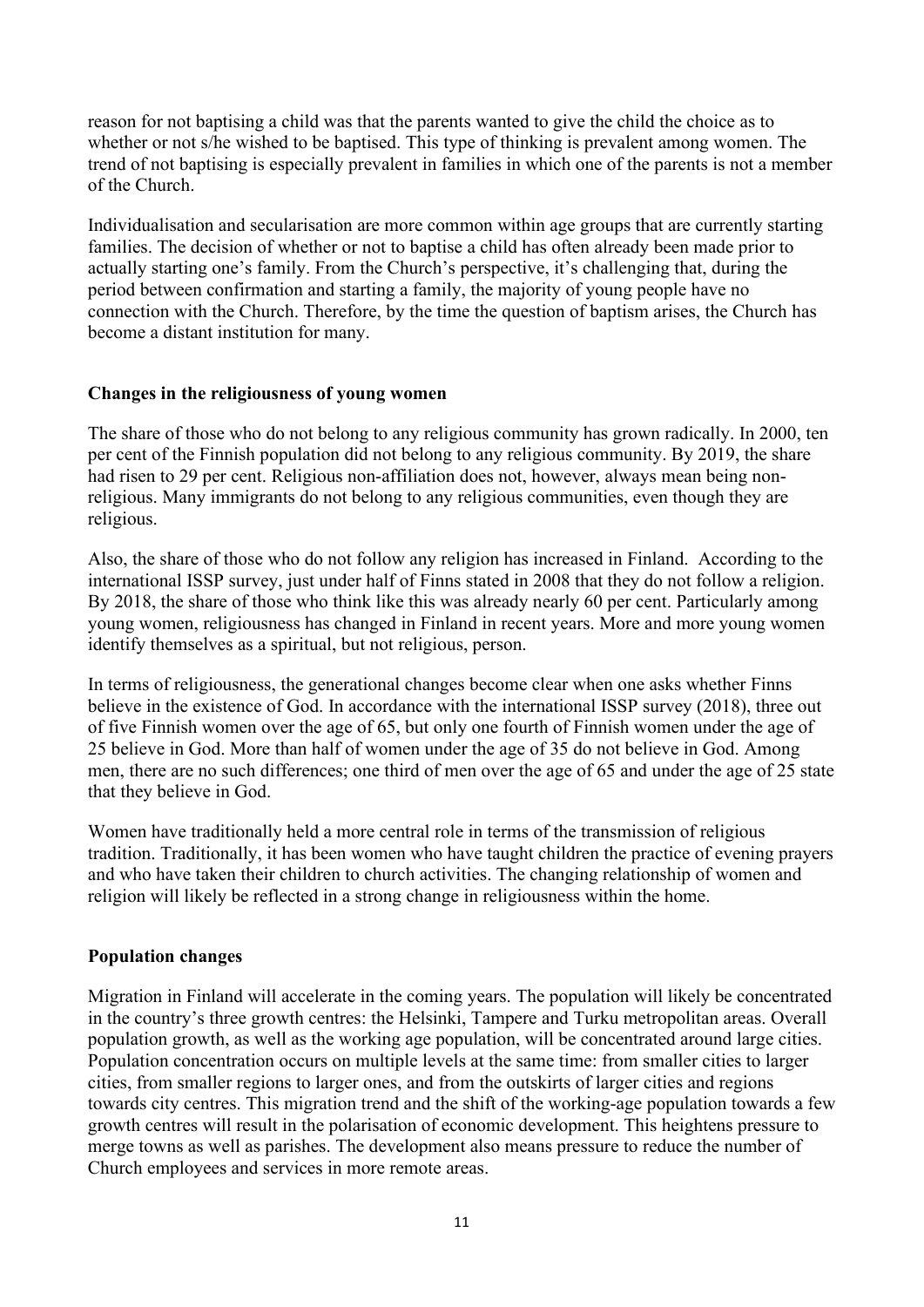In addition to the population concentration development, the current trend of living in multiple locations must also be taken into consideration. Nowadays, people are increasingly residing in multiple locations for different reasons and travelling regularly between them. The result is the generation of new types of location identities and community roles, which also brings many opportunities. People reside in multiple locations due to work, studies, leisure, family life, and relationships. More than 90 per cent of holiday homes are located in the countryside and around 2.2 million Finns spend part of their lives residing in them. Life in multiple locations is expected to further increase along with, among other things, the development of possibilities for remote working. This can affect the vitality of rural communities in a significant way.

The share of the foreign-born population in Finland started increasing in the early 1990s. According to Statistics Finland, the country's population included 412,000 people (seven percent of the total population) who speak a foreign language as their native tongue. The majority, or four fifths, of foreigners residing in Finland are not members of any religious community, but this is not a direct indication of whether or not they are religious. For example, approximately 16,700 people belong to Islamic communities, but the number of Muslims in Finland is estimated to be around 110,000– 120,000. Religious diversity in Finland has increased. The number of registered religious communities has also seen continuous growth during the 2000s.

## 5. Changes in the Church's position

#### **Financial challenges of the Church**

As this strategy is being drafted, we are living in a situation in which the world economy has been ravaged by the coronavirus pandemic, making it impossible to make any estimates regarding the development of Finland's national economy. Nevertheless, parish finances will almost certainly decrease, necessitating additional adjustment measures.

Even under normal circumstances, migration and increasing resignations from the Church have an impact on the Church's finances. The economic development of the parishes will become polarised. The Church of the future must carry out its work using fewer resources. The economic situation creates pressure to reduce the number of employees and relinquish real estate properties. The Church will no longer be able to afford all of its current operations. This should lead to intentional planning for the future: what tasks are most essential for the Church and how will they be resourced and implemented? How should employee groups be prioritised? Which properties should be relinquished?

Declining resources can also, positively, highlight the role of parishioners and alter the employeedominant structure of the Church. The role of parishioners will grow naturally as the number of employees diminishes. The competence of volunteers and significance of volunteer work in strengthening commitment to the Church has long been discussed, but the role of the volunteer is still limited in many ways.

#### **The changing role of the Church within society**

In 2000, 85 per cent of Finns were members of the Evangelical Lutheran Church. By 2019, the membership had declined to around 69 per cent of the population. The declining membership